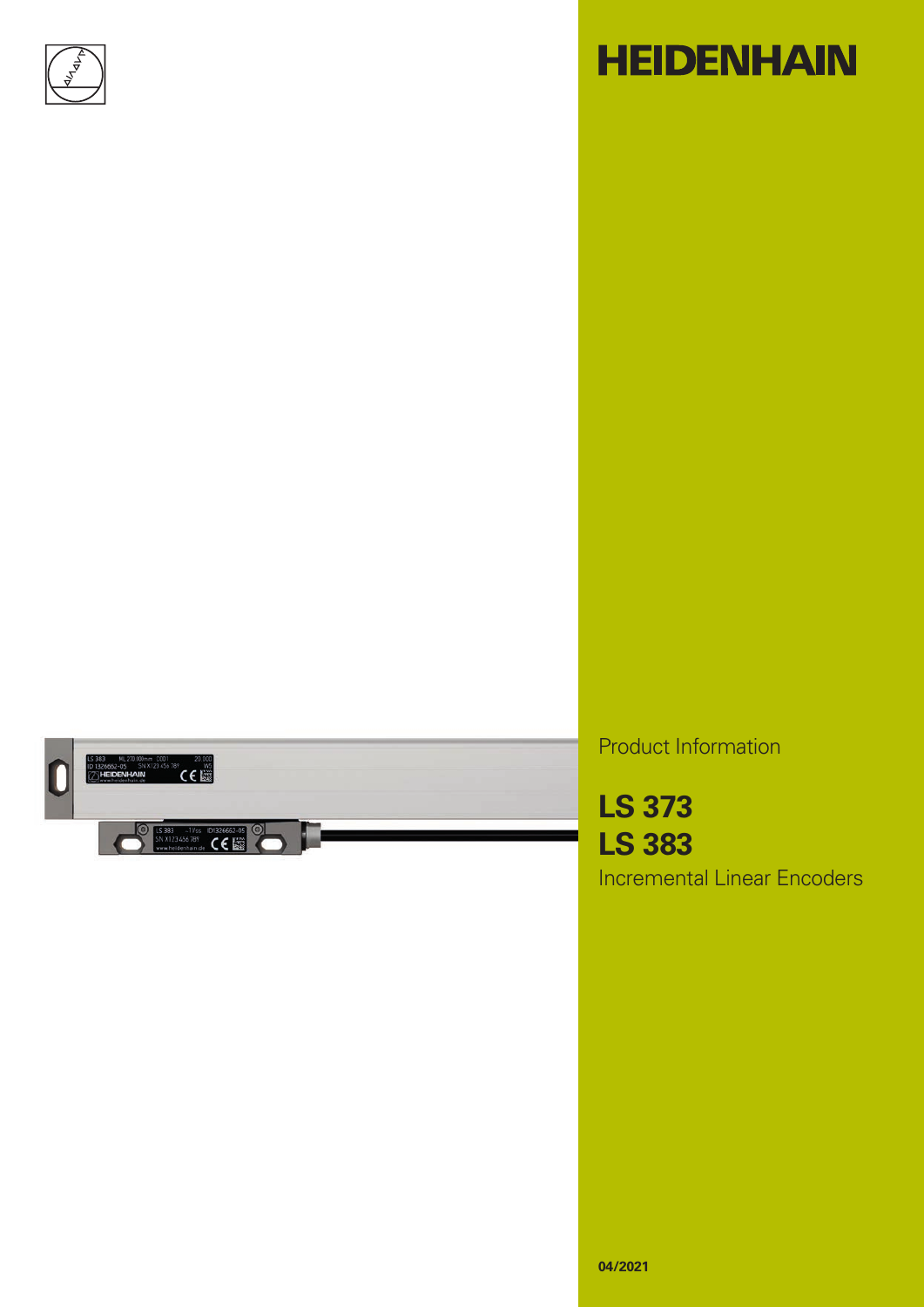#### **LS 300 series**





|                                                              |                                                                                                                                                                                                 | <b>HEIDENHAIN</b>                                                                         | SN X123 456 789<br><b>CE圖</b>                                       |            |             |             |              |     |                          |     |     |     |                           |     |  |
|--------------------------------------------------------------|-------------------------------------------------------------------------------------------------------------------------------------------------------------------------------------------------|-------------------------------------------------------------------------------------------|---------------------------------------------------------------------|------------|-------------|-------------|--------------|-----|--------------------------|-----|-----|-----|---------------------------|-----|--|
| <b>Specifications</b>                                        | $LS$ 383 <sup>1)</sup>                                                                                                                                                                          |                                                                                           | S 383 - IVss ID1326662-05<br>N X123 456 789<br>new.heidenhain.de CC |            |             |             | $LS 373^{2}$ |     |                          |     |     |     |                           |     |  |
| <b>Measuring standard</b><br>Coefficient of linear expansion | Glass scale<br>$\alpha_{\text{therm}} \approx 8 \cdot 10^{-6} \text{ K}^{-1}$                                                                                                                   |                                                                                           |                                                                     |            |             |             |              |     |                          |     |     |     |                           |     |  |
| <b>Accuracy grade</b>                                        | $±5 \mu m$                                                                                                                                                                                      |                                                                                           |                                                                     |            |             |             |              |     |                          |     |     |     |                           |     |  |
| <b>Measuring length ML*</b><br>in mm                         | 70<br>120<br>770<br>820                                                                                                                                                                         | 170<br>870                                                                                | 220<br>920                                                          | 270<br>970 | 320<br>1020 | 370<br>1140 | 420<br>1240  | 470 | 520                      | 570 | 620 | 670 |                           | 720 |  |
| Reference marks                                              |                                                                                                                                                                                                 | $LS 3x3$ : 1 reference mark in the middle<br>LS 3x3C: distance-coded                      |                                                                     |            |             |             |              |     |                          |     |     |     |                           |     |  |
| <b>Interface</b>                                             | $\sim$ 1 V <sub>PP</sub>                                                                                                                                                                        |                                                                                           |                                                                     |            |             |             |              |     | TL                       |     |     |     |                           |     |  |
| Signal period                                                | $20 \mu m$                                                                                                                                                                                      |                                                                                           |                                                                     |            |             |             |              |     |                          |     |     |     |                           |     |  |
| Integrated interpolation                                     | $\qquad \qquad -$                                                                                                                                                                               |                                                                                           |                                                                     |            |             |             |              |     | 5-fold<br>10-fold        |     |     |     | 20-fold                   |     |  |
| <b>Measuring step</b>                                        | $\overline{\phantom{0}}$                                                                                                                                                                        |                                                                                           |                                                                     |            |             |             | $5 \mu m$    |     | $0.5 \mu m$<br>$1 \mu m$ |     |     |     | $0.25 \,\mathrm{\upmu m}$ |     |  |
| <b>Supply voltage</b><br><b>Without load</b>                 | 5 V ± 0.25 V/ < 150 mA                                                                                                                                                                          |                                                                                           |                                                                     |            |             |             |              |     |                          |     |     |     |                           |     |  |
| <b>Electrical connection</b>                                 |                                                                                                                                                                                                 | PUR cable and PUR cable with metal armor; cable outlet to the right on the mounting block |                                                                     |            |             |             |              |     |                          |     |     |     |                           |     |  |
| <b>Cable length</b>                                          | 3m, 6m                                                                                                                                                                                          |                                                                                           |                                                                     |            |             |             |              |     |                          |     |     |     |                           |     |  |
| <b>Connecting element</b>                                    | 15-pin D-sub connector (male)<br>15-pin D-sub connector (male)<br>15-pin D-sub connector (female)<br>9-pin D-sub connector (male)<br>12-pin M23 connector (male)<br>12-pin M23 connector (male) |                                                                                           |                                                                     |            |             |             |              |     |                          |     |     |     |                           |     |  |
| <b>Traversing speed</b>                                      |                                                                                                                                                                                                 | $\leq 60$ m/min                                                                           |                                                                     |            |             |             |              |     |                          |     |     |     |                           |     |  |
| <b>Required moving force</b>                                 | $\leq 5 N$                                                                                                                                                                                      |                                                                                           |                                                                     |            |             |             |              |     |                          |     |     |     |                           |     |  |
| Vibration 55 Hz to 2000 Hz<br>Shock 6 ms                     | ≤ 100 m/s <sup>2</sup><br>≤ 200 m/s <sup>2</sup>                                                                                                                                                |                                                                                           |                                                                     |            |             |             |              |     |                          |     |     |     |                           |     |  |
| <b>Operating temperature</b>                                 | 0 °C to 50 °C                                                                                                                                                                                   |                                                                                           |                                                                     |            |             |             |              |     |                          |     |     |     |                           |     |  |
| Protection IEC 60529                                         | <b>IP53</b>                                                                                                                                                                                     |                                                                                           |                                                                     |            |             |             |              |     |                          |     |     |     |                           |     |  |
| <b>Mass</b> without cable                                    | 0.3 kg + 0.57 kg/m of measuring length                                                                                                                                                          |                                                                                           |                                                                     |            |             |             |              |     |                          |     |     |     |                           |     |  |
|                                                              |                                                                                                                                                                                                 |                                                                                           |                                                                     |            |             |             |              |     |                          |     |     |     |                           |     |  |

1) The LS 487 is also available through the HEIDENHAIN Service department on short notice.<br><sup>2)</sup> The LS 477 is also available through the HEIDENHAIN Service department on short notice.

| <b>Specifications</b>                                        | $LS 383^{1}$                                                                                                                                                                                    | $LS 373^{2}$                                           |  |  |  |  |  |  |  |  |  |
|--------------------------------------------------------------|-------------------------------------------------------------------------------------------------------------------------------------------------------------------------------------------------|--------------------------------------------------------|--|--|--|--|--|--|--|--|--|
| <b>Measuring standard</b><br>Coefficient of linear expansion | Glass scale<br>$\alpha_{\text{therm}} \approx 8 \cdot 10^{-6} \text{ K}^{-1}$                                                                                                                   |                                                        |  |  |  |  |  |  |  |  |  |
| <b>Accuracy grade</b>                                        | $±5 \mu m$                                                                                                                                                                                      |                                                        |  |  |  |  |  |  |  |  |  |
| <b>Measuring length ML*</b><br>in mm                         | 70<br>120<br>170<br>220<br>320<br>270<br>370<br>770<br>820<br>870<br>920<br>970<br>1020<br>1140                                                                                                 | 420<br>520<br>570<br>620<br>470<br>$6^{\circ}$<br>1240 |  |  |  |  |  |  |  |  |  |
| Reference marks                                              | LS $3x3$ : 1 reference mark in the middle<br>LS 3x3C: distance-coded                                                                                                                            |                                                        |  |  |  |  |  |  |  |  |  |
| <b>Interface</b>                                             | $\sim$ 1 V <sub>PP</sub>                                                                                                                                                                        | $T \cup TTL$                                           |  |  |  |  |  |  |  |  |  |
| Signal period                                                | $20 \mu m$                                                                                                                                                                                      |                                                        |  |  |  |  |  |  |  |  |  |
| Integrated interpolation                                     | $\qquad \qquad -$                                                                                                                                                                               | 1-fold<br>5-fold<br>10-fold                            |  |  |  |  |  |  |  |  |  |
| Measuring step                                               | $\overline{\phantom{0}}$                                                                                                                                                                        | $5 \mu m$<br>$0.5 \,\mathrm{\upmu m}$<br>$1 \mu m$     |  |  |  |  |  |  |  |  |  |
| <b>Supply voltage</b><br><b>Without load</b>                 | 5 V ± 0.25 V/ < 150 mA                                                                                                                                                                          |                                                        |  |  |  |  |  |  |  |  |  |
| <b>Electrical connection</b>                                 | PUR cable and PUR cable with metal armor; cable outlet to the right on the mounting block                                                                                                       |                                                        |  |  |  |  |  |  |  |  |  |
| <b>Cable length</b>                                          | 3 m, 6 m                                                                                                                                                                                        |                                                        |  |  |  |  |  |  |  |  |  |
| <b>Connecting element</b>                                    | 15-pin D-sub connector (male)<br>15-pin D-sub connector (male)<br>15-pin D-sub connector (female)<br>9-pin D-sub connector (male)<br>12-pin M23 connector (male)<br>12-pin M23 connector (male) |                                                        |  |  |  |  |  |  |  |  |  |
| <b>Traversing speed</b>                                      | $\leq 60$ m/min                                                                                                                                                                                 |                                                        |  |  |  |  |  |  |  |  |  |
| <b>Required moving force</b>                                 | $\leq 5 N$                                                                                                                                                                                      |                                                        |  |  |  |  |  |  |  |  |  |
| Vibration 55 Hz to 2000 Hz<br><b>Shock 6 ms</b>              | ≤ 100 m/s <sup>2</sup><br>≤ 200 m/s <sup>2</sup>                                                                                                                                                |                                                        |  |  |  |  |  |  |  |  |  |
| <b>Operating temperature</b>                                 | 0 °C to 50 °C                                                                                                                                                                                   |                                                        |  |  |  |  |  |  |  |  |  |
| Protection IEC 60529                                         | <b>IP53</b>                                                                                                                                                                                     |                                                        |  |  |  |  |  |  |  |  |  |
| <b>Mass</b> without cable                                    | $0.3$ kg + 0.57 kg/m of measuring length                                                                                                                                                        |                                                        |  |  |  |  |  |  |  |  |  |

\* Please select when ordering